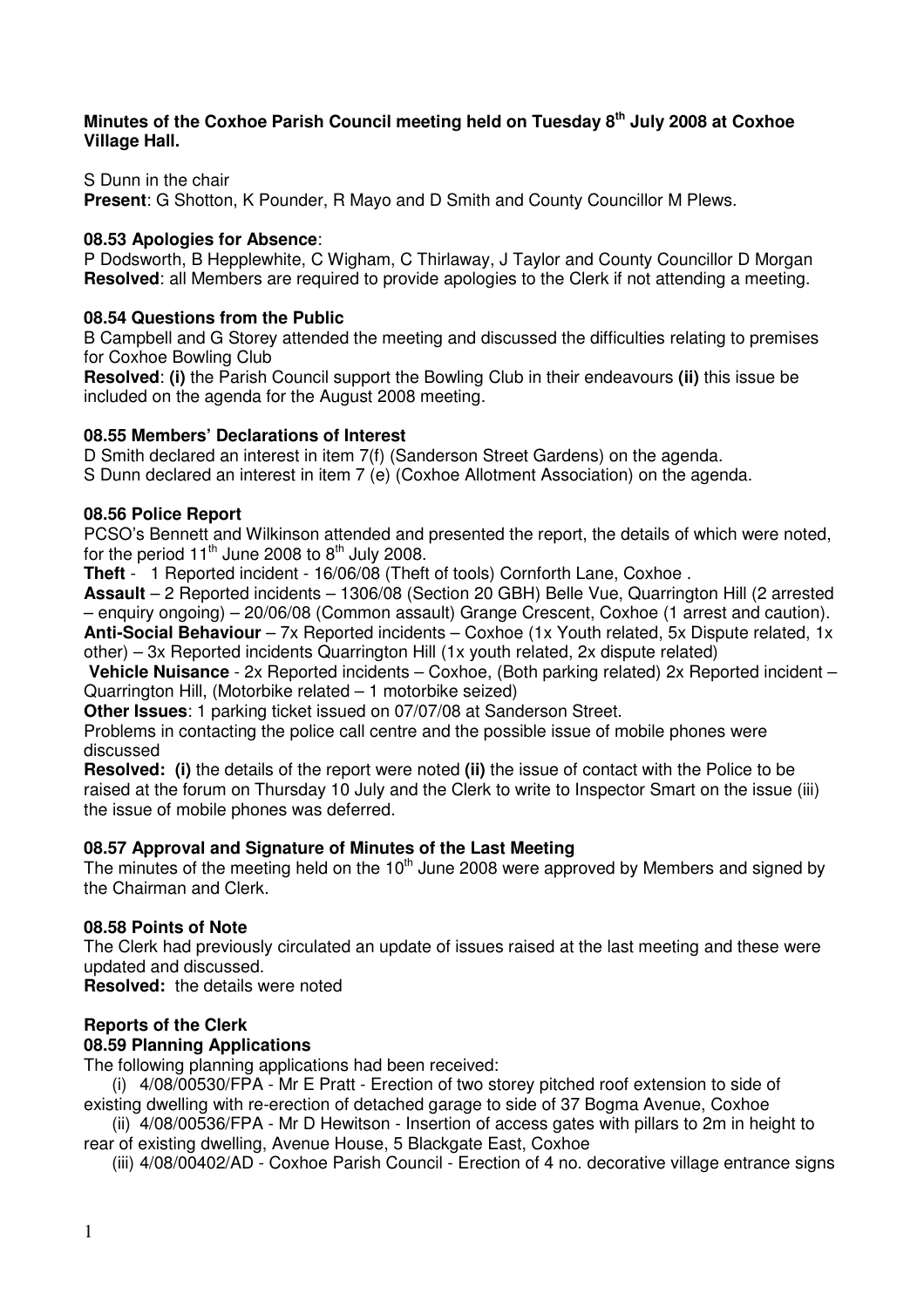- Highway verge opposite 5-9 Bridge End/Highway verge at junction of Station Road and the A177/Verge opposite Avenue Farm on B6291/Highway verge of Cornforth Lane, North of Mill House

(iv) 4/08/00551/FPA - Mr D Bowell - Widening of existing vehicular access and pitched roof to existing flat roof to front of existing dwelling, Grenville House, The Avenue, Coxhoe

(v) 4/08/00593/FPA - Stray-Aid Ltd - Siting of 2 no. cabins for temporary period of two years for use as vetinary surgery and erection of 2.2m high fence and gates between existing house and cabins, East Pasture Farm, Cornforth Lane, Coxhoe

(vi) Other Issues - In May 2008 the Council considered on application (4/08/00329) for the erection of 2 dwellings on land adjacent to 48 Garden Terrace, Coxhoe and gave no objections. The City Council advised that they rejected the application, but the applicant has appealed against this decision.

(vii) Planning Meeting – a meeting with Roberta Blackman Woods (MP) and Planning Officers to discuss various planning issues would take place on Friday 11 July 2008 at 9:30am at Coxhoe Village Hall

(viii) Premier Waste application – a petition consisting of a considerable number of names had now been completed relating to this application

**Resolved (i)** there were no objections relating to items (i) to (v) **(ii)** details of items (vi) to (viii) were noted.

#### **08.60 Traffic Management**

The Clerk had circulated the latest details relating to vehicle activated signs.

**Resolved: (i)** to request the County Council to provide a hard hired post to be sited on the way out of Coxhoe and to replace the current temporary post as part of the upgrade of their scheme in due course **(ii)** to request the County Council to look again at the issue of these signs in Quarrington Hill.(iii) to order a hard-wired sign from Varitext to be upgraded to County Council wiring specification when determined.

#### **08.61 Co-option of Member of the Council**

Interest had been shown by 3 persons wishing to b co-opted to the Parish Council, J Turton, A Rowe and R Heslington.

**Resolved: (i)** a decision would be made by secret ballot **(ii)** on ballot, A Rowe be co-opted as Member of the Council **(iii)** the Clerk to forward the necessary paperwork to Mr Rowe, and to thank the other persons for their interest.

#### **08.62 Parish Clerk Vacancy**

A meeting had been held on 4 July and 5 persons had been shortlisted for interview from the 19 CV's received. Draft questions for interview were circulated. The Clerk provided the latest position relating to the interviews.

**Resolved: (i)** interviews were to be held on Tuesday 22 July 2008 for the persons shortlisted **(ii)** Members would meet at Coxhoe Village Hall at 5:00pm on that date to prepare for the interviews **(iii)** the draft questions were noted.

### **08.63 Coxhoe Allotment Association**

A request had been received from the secretary of the Association requesting that the Association be granted a 5 year lease for the allotments. S Dunn had declared an interest in this item but remained in the meeting as the interest was not prejudicial

**Resolved**: **(i)** the granting of a lease was agreed in principle **(ii)** the Clerk to contact the Association and obtain further information and look at required terms for the lease.

### **08.64 Quality Parish Council**

The Clerk provided an update on progress with the portfolio and detailed requirements for quality status.

**Resolved (i)** the details were noted **(ii)** the Clerk to complete as much of the portfolio as possible during the next month.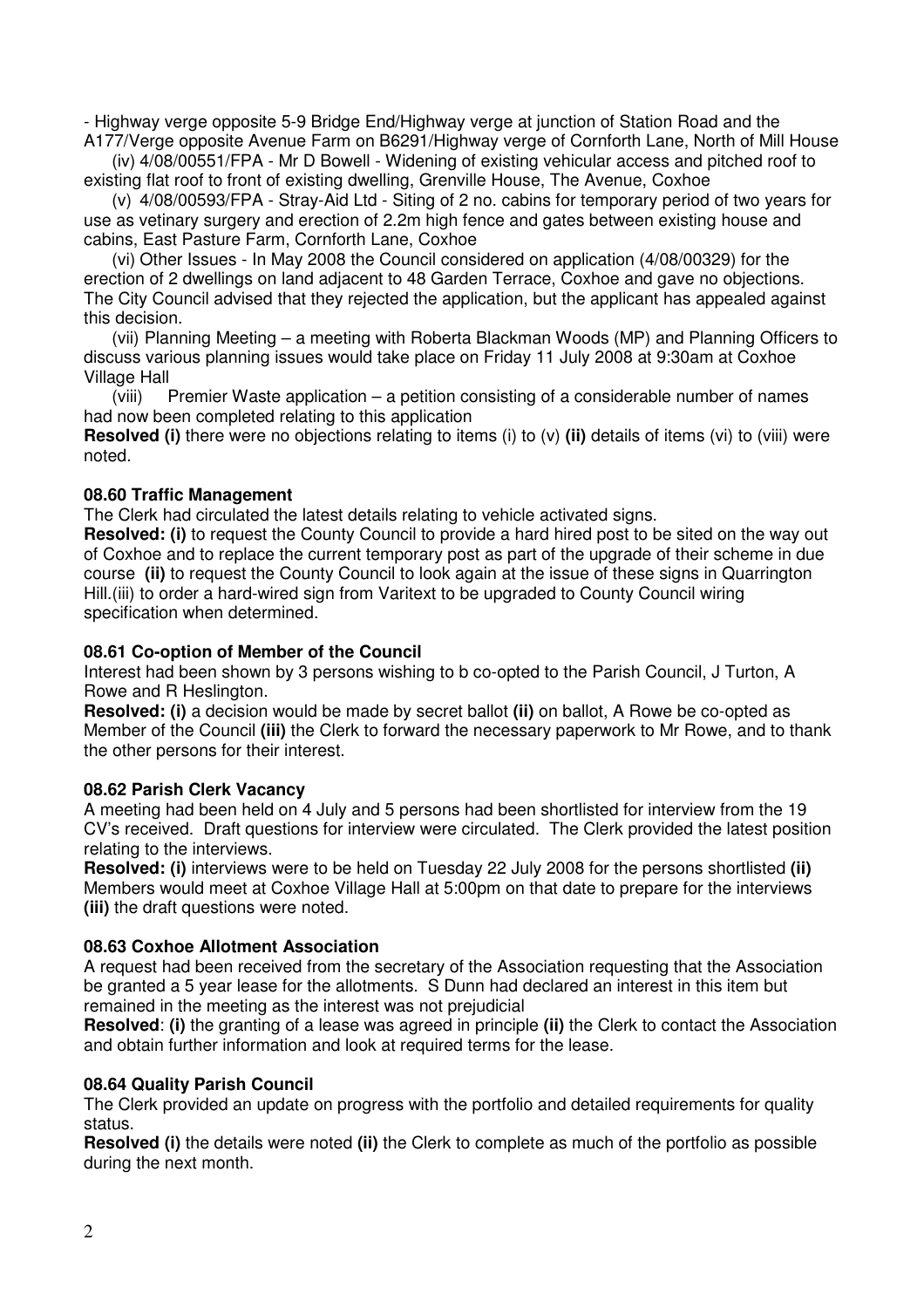# **08.65 Budget Update**

The latest budget position statement had been circulated and was discussed. Additional hours worked by the Clerk were detailed by the Chair. The position relating to national insurance contributions had been circulated, and was discussed. The purchase of the publication, 'Governance and Accountability in Local Councils' for the new Clerk was discussed.

**Resolved: (i)** details of the latest budget position were noted **(ii)** to pay the Clerk for all additional hours worked **(iii)** the position relating to national insurance contributions was noted and payments agrees **(iv)** the purchase of the publication 'Governance and Accountability in Local Councils' was agreed.

### **Correspondence**

# **08.66 Durham County Council – Parish Elections**

A letter had been received relating to the possibility of parish elections in 2009 and had been circulated for discussion

**Resolved: (i)** the Parish Council oppose further parish council elections in 2009, and the reasons were detailed **(ii)** the Clerk to contact the County Council on this issue.

# **08.67 National Grid – Substation and overhead lines alignment**

A consultation document on these proposals was circulated. **Resolved:** the details were noted and the Clerk to write detailing the Council's comments.

# **08.68 Durham City Council – Community Governance Review**

A letter had been received and circulated for discussion

**Resolved**: the Clerk to contact the City Council detailing the parish council's satisfaction with its current status.

# **08.69 Coxhoe Community Partnership**

An update on the progress of various projects had been circulated and R Mayo provided an update. The issue of Xmas decoration was discussed.

**Resolved**: the details were noted and the issue of Xmas decorations would be investigated further in the future.

### **08.70 Quarrington Hill Village Partnership**

Minutes of the last meeting of the partnership had not been received at this stage. **Resolved**: a joint meeting between the Parish Council and both village partnerships be held in the near future

### **08.71 Accounts for Payment/ Requests for Financial Assistance**

**(a)** A request had been received from MENCAP for financial assistance for their organisation. **Resolved**: It was agreed to provide a contribution of £50.00 under Section 137of the Local Government Act 1972.

**(b)** The Clerk detailed the accounts for payment and the following were approved:

| <b>Creditor</b>            | Reason                           | <b>Amount</b> | <b>Minute</b> |
|----------------------------|----------------------------------|---------------|---------------|
| Newsquest Ltd              | Parish Clerk Advert              | £900.36       | 08.40(ii)     |
| Newsquest Ltd              | Parish Clerk Advert              | £105.75       | 08.40(ii)     |
| Newsquest Ltd              | Parish Clerk Advert              | £23.50        | 08.40(ii)     |
| Displaysense Ltd           | <b>Ballot boxes</b>              | £110.16       | 08.44         |
| Durham City District CVS   | <b>Printing Coxhoe Chronicle</b> | £350.00       | 214           |
| <b>County Durham Assoc</b> |                                  |               |               |
| Of Local Councils          | Purchase of publication          | £10.00        | 08.65(iv)     |
| N King                     | June Salary + additional hours   |               | 07.18fi       |
| N King                     | <b>Reimbursed Admin Costs</b>    | £75.04        | 07.18fi       |
| <b>SLCC</b>                | Subscription                     | £91.00        | 08.49(ii)     |
| Smith of Derby             | Coxhoe - Clock Maintenance       | £179.78       |               |